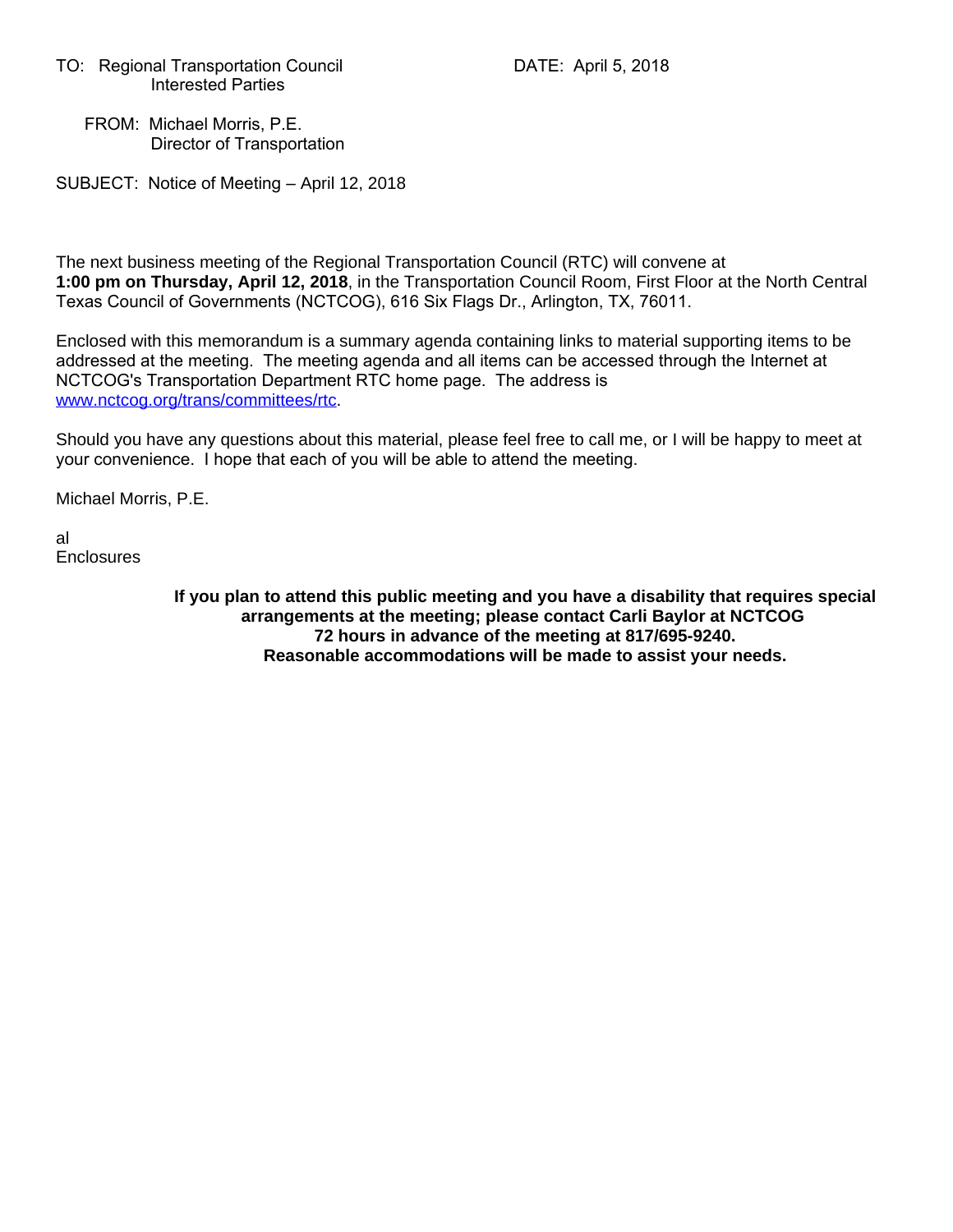### **AGENDA**

#### **Regional Transportation Council Thursday, April 12, 2018 North Central Texas Council of Governments**

## **1:00 pm Full RTC Business Agenda (NCTCOG Guest Secured Wireless Connection Password: rangers!)**

#### **1:00 – 1:05** 1. **Approval of March 8, 2018, Minutes**  $\boxtimes$  Action  $\Box$  Possible Action  $\Box$  Information Minutes: 5 Presenter: Rob Franke, RTC Chair Item Summary: Approval of the March 8, 2018, minutes contained in [Reference](http://www.nctcog.org/trans/committees/rtc/2018/04Apr/Ref.Itm_1.rtc041218.pdf) Item 1 will be requested. Background: N/A

### **1:05 – 1:10** 2. **Orientation to Agenda/Director of Transportation Report**

 $\Box$  Action  $\Box$  Possible Action  $\Box$  Information Minutes: 5 Presenter: Michael Morris, NCTCOG

- 1. Regional Transportation Council (RTC) Subcommittees (RTC Chair Rob Franke)
	- Legislation and Finance Subcommittee Committee of the Whole
	- Bylaws Revision Subcommittee
- 2. Format for Today's RTC Meeting
- 3. RTC Member Representation at Events
	- B. Adam McGough, Councilmember, City of Dallas-Texas Transportation Commission Workshop, March 28, 2018
- 4. April Public Meeting Notice [\(Electronic Item 2.1](http://www.nctcog.org/trans/committees/rtc/2018/04Apr/Ref.Itm_2.1.rtc041218.pdf))
- 5. March Online Input Opportunity Minutes (*Electronic Item 2.2*)
- 6. Mobility Matters (Handout)
- 7. Traffic Incident Management Executive Level Course, May 3, 2018 ([Electronic Item 2.3.\)](http://www.nctcog.org/trans/committees/rtc/2018/04Apr/Ref.Itm_2.3.rtc041218.pdf)
- 8. Mobility 2045
	- Draft Mobility 2045 Plan Available for Review at [www.nctcog.org/Mobility2045](http://www.nctcog.org/Mobility2045)
	- Upcoming Public Meetings Schedule Available at [www.nctcog.org/trans/outreach/involve/input.asp](http://www.nctcog.org/trans/outreach/involve/input.asp)
- 9. Public Comments Report (*[Electronic Item 2.4](http://www.nctcog.org/trans/committees/rtc/2018/04Apr/Ref.Itm_2.4.rtc041218.pdf)*)
- 10. Recent Correspondence ([Electronic Item 2.5](http://www.nctcog.org/trans/committees/rtc/2018/04Apr/Ref.Itm_2.5.rtc041218.pdf))
- 11. Recent News Articles ([Electronic Item 2.6\)](http://www.nctcog.org/trans/committees/rtc/2018/04Apr/Ref.Itm_2.6.rtc041218.pdf)
- 12. Recent Press Releases [\(Electronic Item 2.7](http://www.nctcog.org/trans/committees/rtc/2018/04Apr/Ref.Itm_2.7.rtc041218.pdf))
- 13. Transportation Partners Progress Reports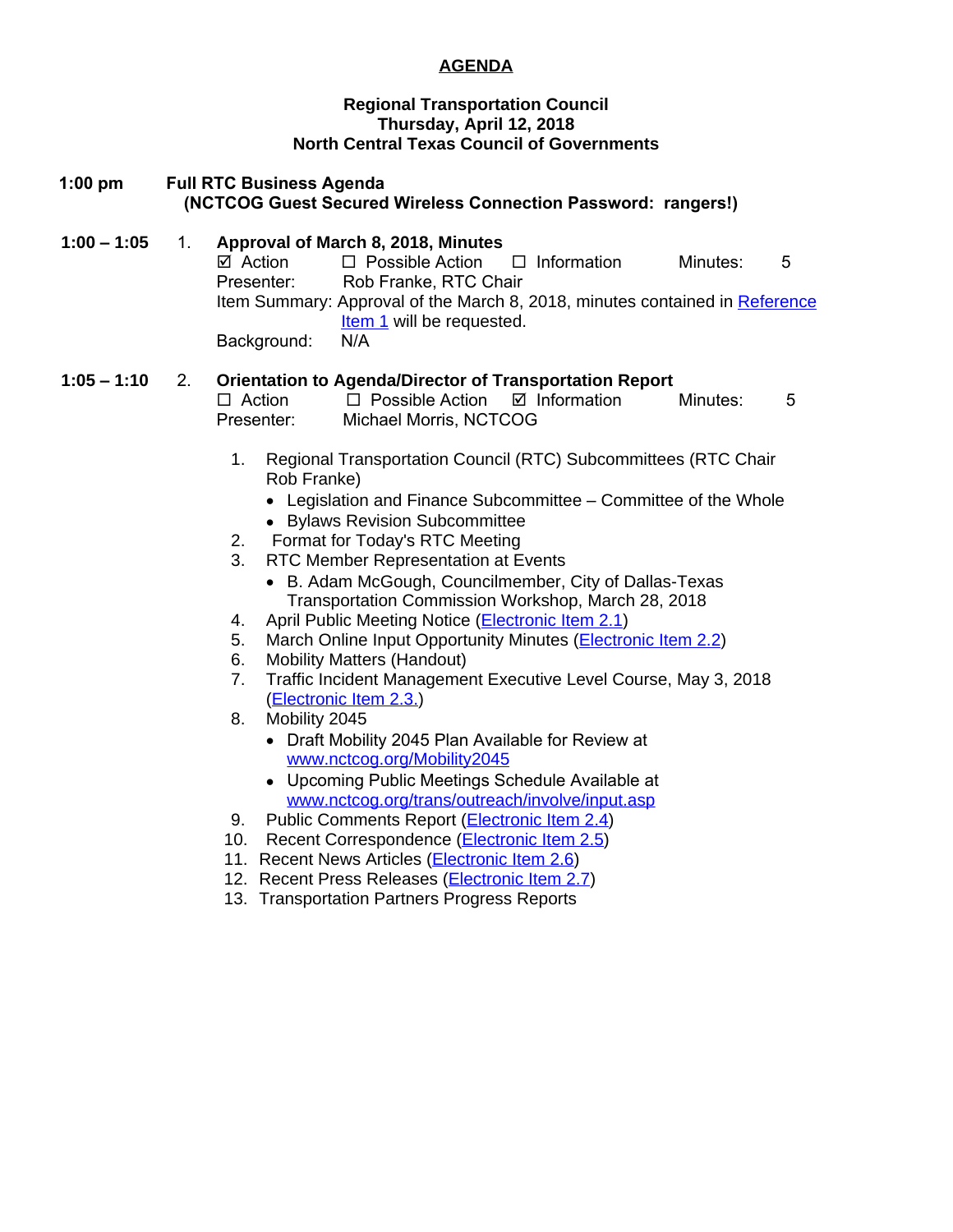#### **1:10 – 1:10** 3. **Consent Agenda**

| OUIISCHI AYCHUA |                        |                    |          |  |  |  |  |
|-----------------|------------------------|--------------------|----------|--|--|--|--|
| ⊠ Action        | $\Box$ Possible Action | $\Box$ Information | Minutes: |  |  |  |  |

3.1. **2017-2018 CMAQ/STBG Funding Program: Safety, Innovative Construction, and Emergency Projects**

Presenter: Adam Beckom, NCTCOG

- Item Summary: Staff seeks Regional Transportation Council (RTC) approval of the proposed projects to be funded under the Safety, Innovative Construction, and Emergency Projects Program in the 2017-2018 Congestion Mitigation and Air Quality Improvement Program (CMAQ)/Surface Transportation Block Grant Program (STBG) Funding Program.
- Background: In April 2017, staff introduced the process to select projects using CMAQ and STBG funding through several funding programs. Staff has received requests from local agencies that have projects addressing safety issues, utilize innovative construction methods, or emergency projects that will improve system resilience. The list of projects that staff is proposing to fund can be found in **Electronic Item 3.1.1**. Additional details on the overall funding program can be found in [Electronic Item 3.1.2.](http://www.nctcog.org/trans/committees/rtc/2018/04Apr/Ref.Itm_3.1.2.rtc041218.pdf)

Performance Measure(s) Addressed:

| ⊠ Safety |  | ☑ Pavement and Bridge Condition |
|----------|--|---------------------------------|
|          |  |                                 |

□ Transit Asset  $\boxdot$  System Performance/Freight/CMAQ

#### 3.2. **Regional Traffic Signal Retiming Program and Minor Improvement Program Call for Projects**

| Presenter:    | Natalie Bettger, NCTCOG                                   |
|---------------|-----------------------------------------------------------|
| Item Summary: | Staff seeks approval for projects recommended for         |
|               | funding in the Regional Traffic Signal Retiming           |
|               | Program and Minor Improvement Program Calls for           |
|               | Projects.                                                 |
| Background:   | The North Central Texas Council of Governments            |
|               | (NCTCOG) opened a Call for Projects on                    |
|               | September 15, 2017. Applications were due on              |
|               | October 13, 2017. Approximately \$2 million and           |
|               | \$2.9 million, respectively, was available to fund        |
|               | Regional Traffic Signal Retiming Program and Minor        |
|               | Improvement Program projects within the 10-county         |
|               | air quality nonattainment area. The Regional              |
|               | Transportation Council (RTC) previously approved the      |
|               | eligible and ineligible project types and a methodology   |
|               | for project evaluation and scoring criteria. Projects are |
|               | now provided to the RTC for approval. <b>Electronic</b>   |
|               | Item 3.2.1 and Electronic Item 3.2.2 reflect NCTCOG       |

staff project recommendations. Further information is provided as [Electronic Item 3.2.3.](http://www.nctcog.org/trans/committees/rtc/2018/04Apr/Ref.Itm_3.2.3.rtc041218.pdf)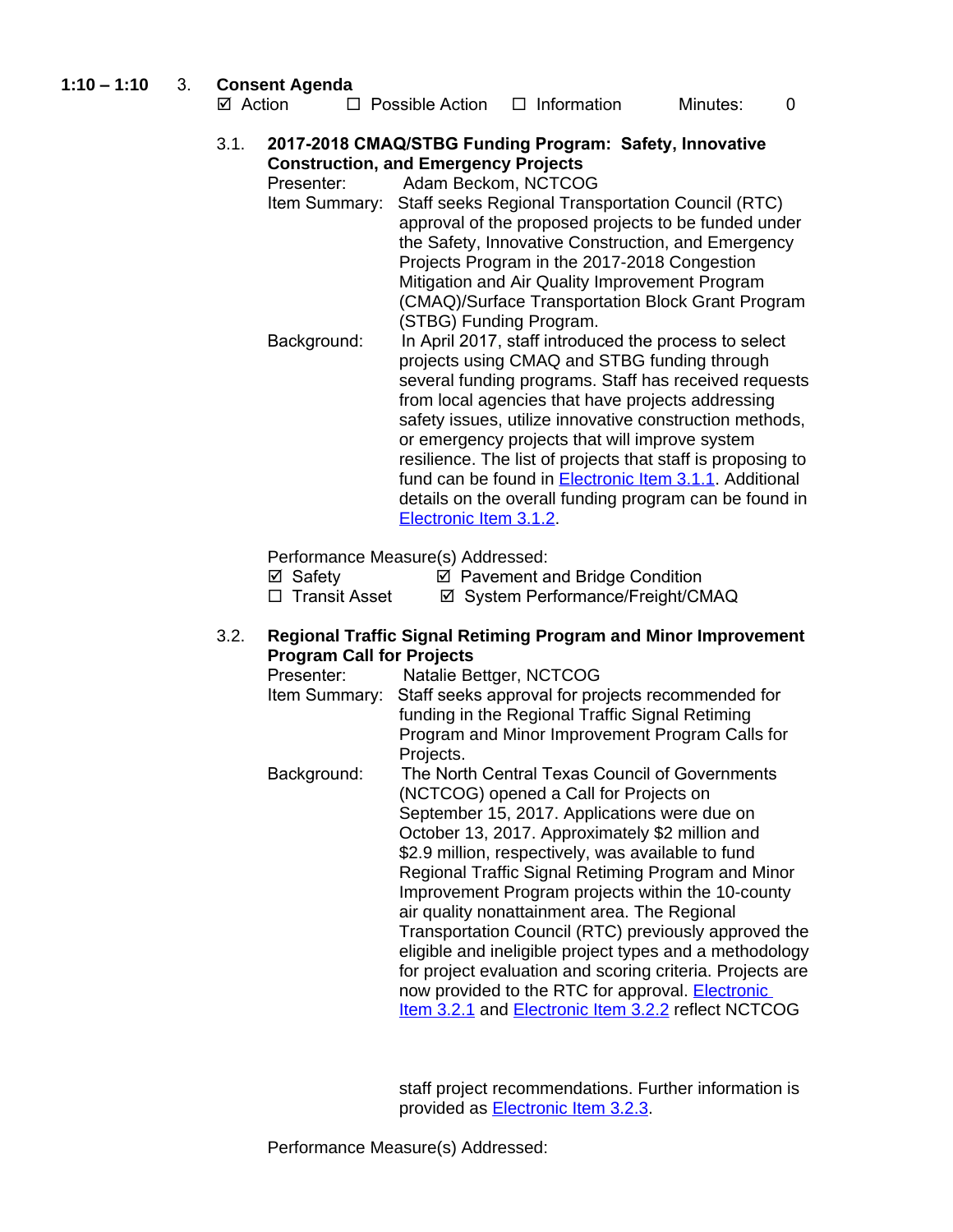- 
- $\boxtimes$  Safety  $\Box$  Pavement and Bridge Condition
- 
- □ Transit Asset  $\Box$  System Performance/Freight/CMAQ

# 3.3. **Next Steps on High-Speed Rail**

Presenter: Michael Morris, NCTCOG Item Summary: Staff seeks Regional Transportation Council (RTC) approval on advancing high-speed rail from:

- Houston to Dallas (previously approved)
- Dallas/Arlington/Fort Worth
- Fort Worth/Waco/Temple-Killeen/Austin/ San Antonio/Laredo

Background: Houston to Dallas high-speed rail is in the environmental process. The RTC requests that this project advance to construction. The RTC reaffirms that North Central Texas Council of Governments staff take the lead on advancing the three-station concept and environmentally clearing high-speed rail between Dallas/Arlington/Fort Worth. RTC approval is also sought for \$300,000 in Surface Transportation Block Grant Program funds to be matched with \$200,000 in non-Dallas-Fort Worth funding for the conceptual evaluation of high-speed rail between Fort Worth and Laredo. High-speed rail west of Dallas will include the evaluation of next generation magnetic levitation.

Performance Measure(s) Addressed:

 $\Box$  Safety  $\Box$  Pavement and Bridge Condition  $\boxtimes$  Transit Asset  $\Box$  System Performance/Freight/CMAQ

#### **1:10 – 2:30** 4. **IH 635 East Phase 3: Proposed Partnership Tolling Certain Hours of the Day**

 $\boxtimes$  Action  $\Box$  Possible Action  $\Box$  Information Minutes: 80 Presenter: Michael Morris, NCTCOG Item Summary: Staff will present potential options to close the funding gap on IH 635 East Phase 3 as requested by the Chair of the Texas Transportation Commission (TTC) in January 2018. Action will be requested on a proposal to the TTC that the IH 635 East project proceed to procurement from US 75 to and including the IH 30 Interchange. Background: Funding for IH 635 East has been discussed regularly over the past several months. Regional Transportation Council (RTC) members and staff attended the January 25, 2018, Texas Transportation Commission meeting to present the importance of the IH 635 East project proceeding to procurement. The following items lay out the recommendation to advance IH 635 East as soon as possible: • [Electronic Item 4.1](http://www.nctcog.org/trans/committees/rtc/2018/04Apr/Ref.Itm_4.1.rtc041218.pdf) contains proposed correspondence and an RTC resolution outlining the RTC's action • [Electronic Item 4.2](http://www.nctcog.org/trans/committees/rtc/2018/04Apr/Ref.Itm_4.2.rtc041218.pdf) contains potential options to close the funding gap for the project • [Electronic Item 4.3](http://www.nctcog.org/trans/committees/rtc/2018/04Apr/Ref.Itm_4.3.rtc041218.pdf) identifies the legal/risk assessment for each option • [Electronic Item 4.4](http://www.nctcog.org/trans/committees/rtc/2018/04Apr/Ref.Itm_4.4.rtc041218.pdf) contains a graphic representation of the options • [Electronic Item 4.5](http://www.nctcog.org/trans/committees/rtc/2018/04Apr/Ref.Itm_4.5.rtc041218.pdf) contains a copy of RTC Policy P17-01

• [Electronic Item 4.6](http://www.nctcog.org/trans/committees/rtc/2018/04Apr/Ref.Itm_4.6.rtc041218.pdf) provides additional details and the